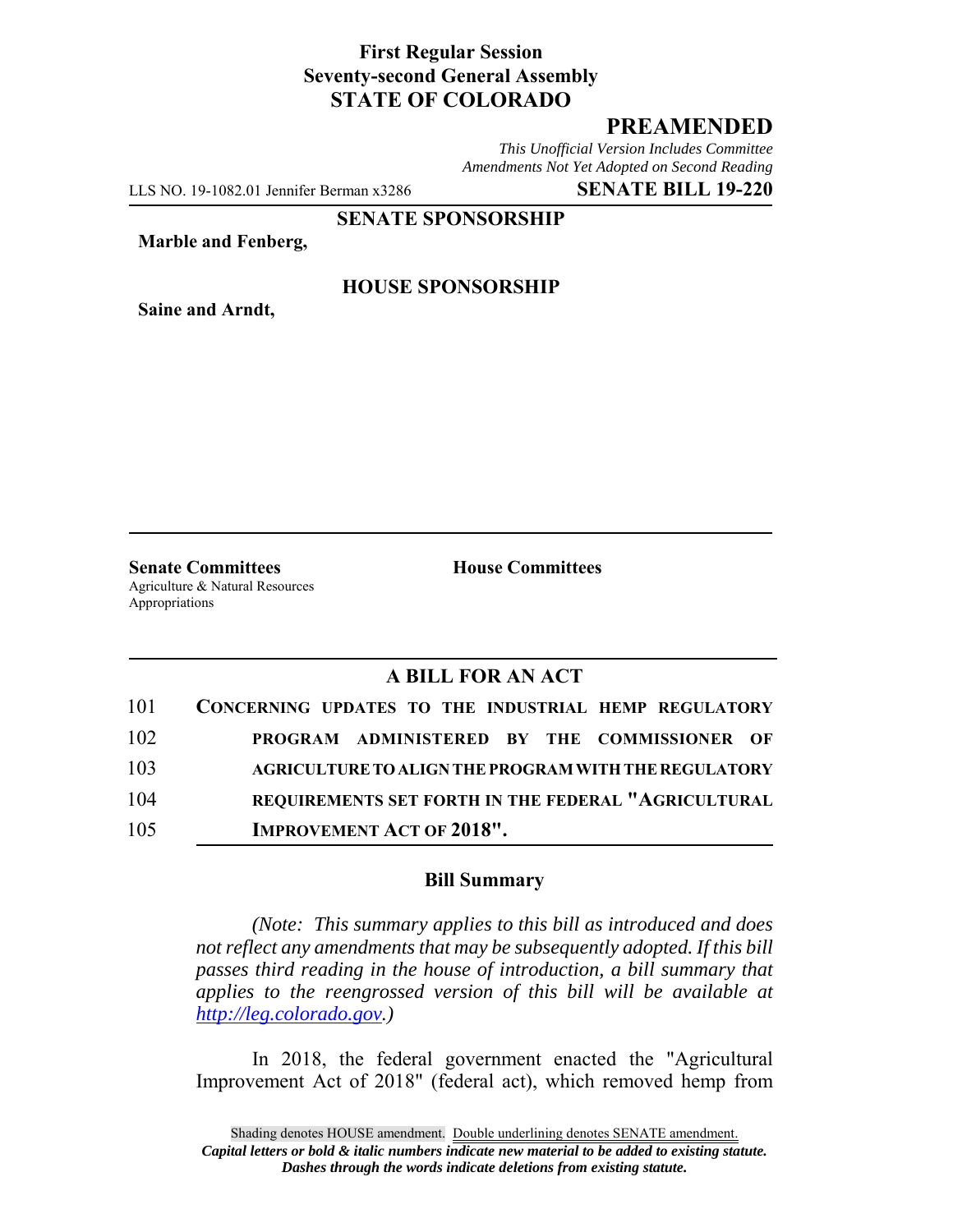schedule I of the federal "Controlled Substances Act". The federal act requires the United States department of agriculture (USDA) to develop a plan for the regulation of hemp and authorizes each state to seek approval from the USDA to have primary regulatory authority over hemp production within the state by preparing and submitting a state plan of regulation to the secretary of the USDA.

The bill updates the laws governing Colorado's industrial hemp regulatory program to align with the federal act and to put the department of agriculture in a position to prepare and submit a state plan to the secretary of the USDA.

 *Be it enacted by the General Assembly of the State of Colorado:* **SECTION 1. Legislative declaration.** (1) The general assembly hereby finds and declares that: (a) The hemp industry offers strong economic potential for agricultural producers throughout Colorado, innovators in the manufacturing space, and entrepreneurs across the country; (b) Colorado leads the nation in public policy supporting the hemp industry and is poised to continue that leadership with the passage of the federal "Agricultural Improvement Act of 2018"; (c) It is the intent of the general assembly that the department of agriculture, the department of public health and environment, and other state agencies continue to regulate hemp in compliance with federal law; (d) Ensuring equitable regulation and enforcement for hemp under state law will keep Colorado competitive in the hemp industry and spur economic development; and (e) To ensure that Colorado continues to lead the nation in public policy supporting the hemp industry, the general assembly and the department of agriculture support all pathways to new hemp variety development, including the development of certified seed and the support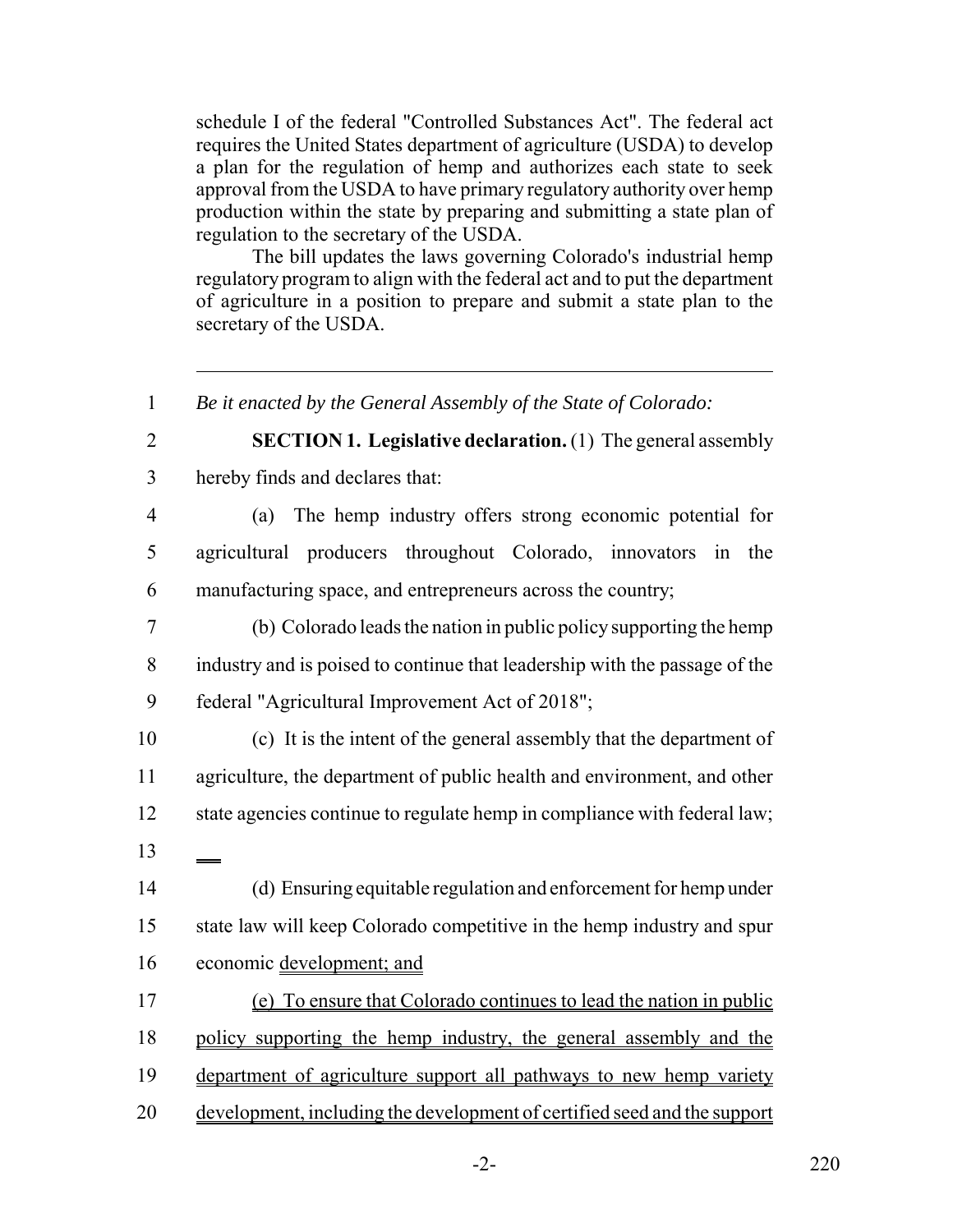- 1 of developers of new varieties of hemp seed who may choose not to enter
- the certified seed system for their proprietary genetics.
- **SECTION 2.** In Colorado Revised Statutes, 35-61-101, **amend** (1) and (7); and **repeal** (2) as follows:
- 

 **35-61-101. Definitions.** As used in this article 61, unless the context otherwise requires:

 (1) "Certified seed" means industrial hemp seed including 8 Colorado heritage cannabis seed, that has been certified by an organization recognized by the department as PRODUCING MATURE PLANTS having no more than a three-tenths of one percent of delta-9 tetrahydrocannabinol concentration on a dry-weight basis.

 (2) "Colorado heritage cannabis seed" means seed from the plant cannabis sativa that possesses characteristics of a unique and specialized 14 cannabis seed variety that is present in Colorado or has been recognized as produced in Colorado.

16 (7) "Industrial hemp" OR "HEMP" means  $\alpha$  THE plant of the genus Cannabis SATIVA L. and any part of the plant, INCLUDING THE SEEDS OF THE PLANT AND ALL DERIVATIVES, EXTRACTS, CANNABINOIDS, ISOMERS, ACIDS, SALTS, AND SALTS OF ISOMERS, whether growing or not, containing WITH a delta-9 tetrahydrocannabinol concentration of no more than three-tenths of one percent on a dry-weight basis.

 **SECTION 3.** In Colorado Revised Statutes, 35-61-104, **amend** (3) and (5); **repeal** (1)(b); and **add** (6) as follows:

 **35-61-104. Registration - cultivation of industrial hemp - research and development growth - hemp management plan - rules.** (1) (b) If a person registered under the industrial hemp remediation pilot program prior to May 28, 2013, applies for a registration pursuant to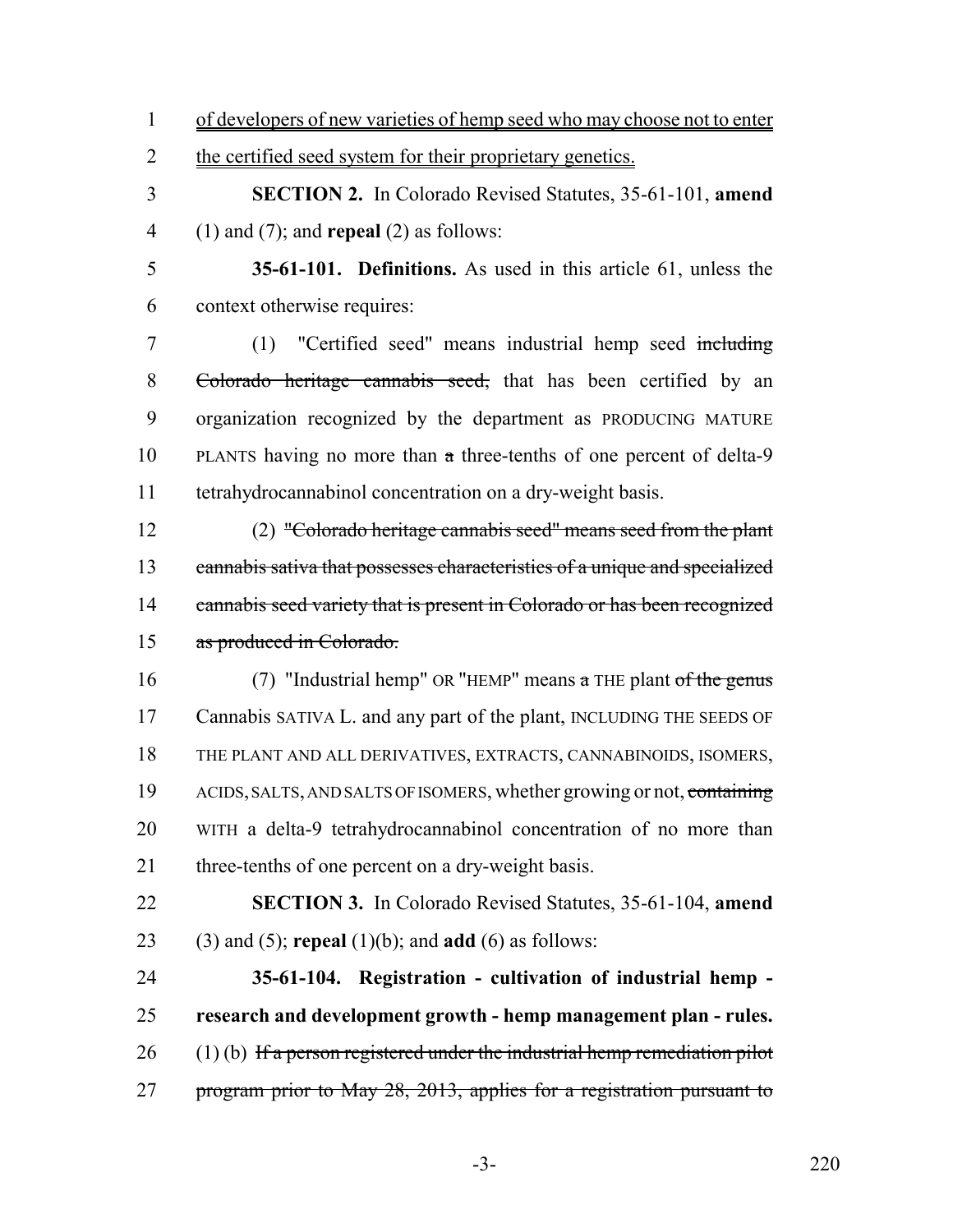1 paragraph (a) of this subsection  $(1)$  within sixty days after the applications 2 are made available, the person may continue to engage in industrial hemp activities as authorized under the pilot program until the commissioner makes a determination on the person's application.

 (3) (a) A registration issued pursuant to this section is valid for 6 one year In order FROM THE DATE OF ITS ISSUANCE.

 (b) To continue engaging in industrial hemp cultivation or 8 research and development growth operations in this state the AFTER A 9 REGISTRATION'S EXPIRATION, A registrant must annually apply for a 10 RENEWAL OF ITS registration in accordance with subsection (1) of this **section** RULES ADOPTED BY THE COMMISSIONER SETTING FORTH APPLICATION RENEWAL AND REVIEW PROCESSES AND SETTING A REGISTRATION RENEWAL FEE.

14 (5) The commissioner shall adopt rules by March 1, 2014, and as 15 necessary thereafter to implement the registration program and to 16 implement and administer this article ARTICLE 61.

 (6) THE COMMISSIONER OR THE COMMISSIONER'S DESIGNEE MAY SUBMIT A HEMP MANAGEMENT PLAN IN ACCORDANCE WITH THE REQUIREMENTS AND TIMELINES PRESCRIBED BY THE SECRETARY OF THE UNITED STATES DEPARTMENT OF AGRICULTURE PURSUANT TO THE "AGRICULTURE IMPROVEMENT ACT OF 2018", PUB.L. 115-334, AS AMENDED, FOR APPROVAL BY THE SECRETARY. IN DRAFTING THE HEMP MANAGEMENT PLAN, THE COMMISSIONER OR THE COMMISSIONER'S DESIGNEE MAY CONSULT WITH ANY STAKEHOLDERS, INCLUDING STATE AND FEDERAL AGENCIES, LAW ENFORCEMENT AGENCIES, AND PRIVATE INDUSTRY.

**SECTION 4.** In Colorado Revised Statutes, 35-61-104.5, **amend**

-4- 220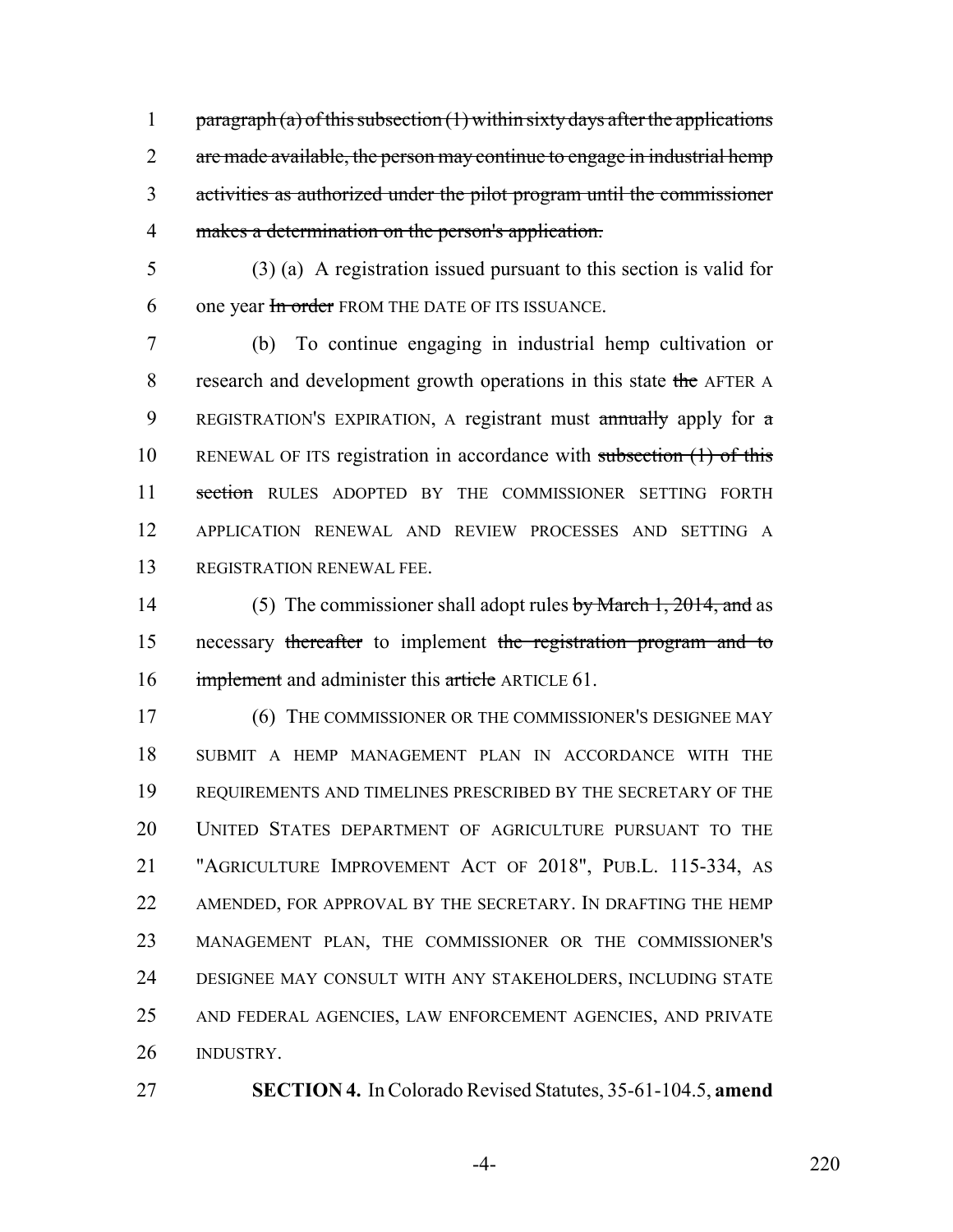1 (1)(a) and (2); and **repeal** (1)(b) as follows:

 **35-61-104.5. Research - certified seed program - fees.** (1) (a) The department shall administer an industrial hemp grant research program so that state institutions of higher education may conduct 5 research to develop or recreate strains of industrial hemp. best suited for industrial applications. The purpose of the research may include growing industrial hemp to provide breeding strains to aid Colorado's industrial hemp program and to create Colorado strains of industrial hemp.

 (b) An institution of higher education that conducts industrial 10 hemp seed research may accept seed varieties that are approved by the 11 committee or the department. The institution of higher education may 12 work with private hemp developers and other stakeholders to develop a Colorado heritage seed.

 (2) In addition to the fees collected pursuant to section 35-61-106 OR PURSUANT TO RULES PROMULGATED UNDER SECTION 35-61-104, the commissioner may collect an additional A fee, established by the 17 committee, from FOR each registrant REGISTRATION for the purpose of funding industrial hemp research and certification programs, including by making grants to institutions of higher education as specified in subsection (1) of this section. The fees collected shall be deposited in the industrial hemp research grant fund created in section 35-61-106 (3). The 22 department may solicit, apply for, and accept moneys MONEY from other sources for the grant program.

 **SECTION 5.** In Colorado Revised Statutes, 35-61-105, **amend** (1) introductory portion and (1)(a); and **repeal** (1)(b) as follows:

 **35-61-105. Report of growth and sales activities - verification of crop content - testing - waiver of concentration limits - rules.**